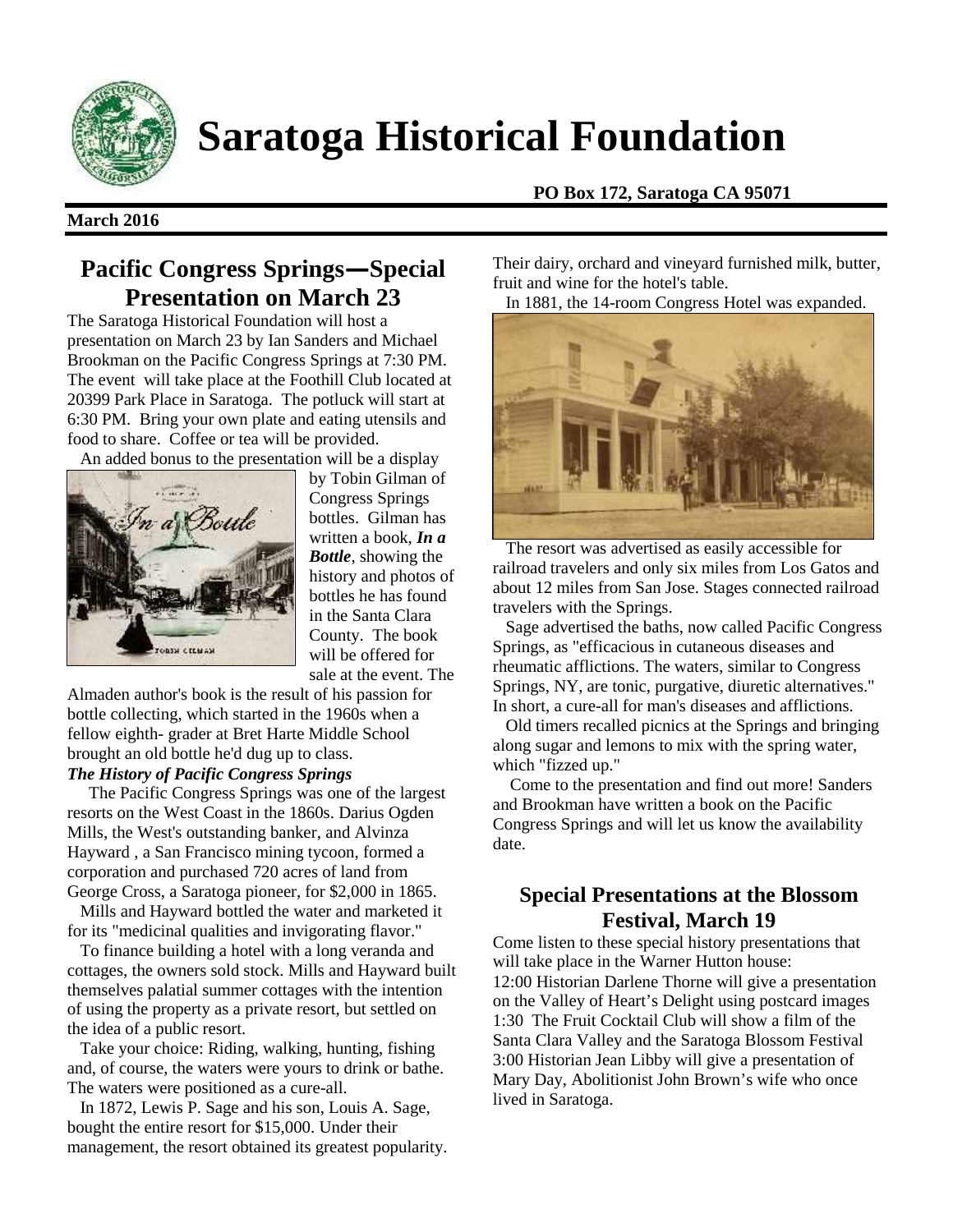### **How Rodoni Court Got its Name**



It is believed that Rodoni Court was named after pioneer John Rodoni.

His parents, Alexander and Sarah Rodoni had 11 children with John being the

oldest. Alexander had been born in the Alps region of Switzerland and came to San Francisco when he was a teenager. He became a miner in Eldorado and Placer counties for many years. Later he moved to Mountain View and then to Saratoga. He was one of the organizers of Booker school district and helped build the school. He was a well-educated man and could read and write in five different languages.

John, along with his siblings, went to school in Mountain View and Booker. After graduation he became an independent teamster and then worked for Hubbard and Carmichael. It was during this time he hauled the largest load of lumber on two wagons over to San Jose pulled over the mountains with seven horses. The load contained 18,250 feet of lumber.

He met Estella Nickell on the schoolground and used to push her in a swing. The childhood sweethearts married on April 9, 1898 and had three children: Willis, Lloyd, and Rita.

In 1906 he quit teaming and began general contracting, road building, cement and concrete work. He had an office and home on Fourth Street at Big Basin Way.

Saratoga Historical Foundation Officers The mission of the Saratoga Historical Foundation is to preserve the unique history of Saratoga for the education and enjoyment of the community. *Executive Committee*

Annette Stransky, President Bob Himel, Vice President Recording Secretary, Open position Yuchi Wang, Treasurer

#### *Newsletter*

The Saratoga Historical Foundation newsletter is produced 6X a year. If you have comments or suggestions, e-mail: annette@saratogahistory.com The Saratoga History Museum, McWilliams House and schoolhouse are located at 20450 Saratoga-Los Gatos Road and open from 1-4 PM Friday through Sunday. Call 408-867-4311 to arrange group or docent-led tours. Be sure to visit our gift shop.Visit our website: http://www.saratogahistory.com.

He built the Hogg building and several commercial buildings in the Village—designing and drawing his own building plans. He also built residential homes including Luther Cunningham's famous stone house on Saratoga Avenue.

He was one of the first contractors in the West Valley to own a road grader.

He owned a 120 acre farm in Santa Cruz. His wife had a cotton candy concession on the Santa Cruz boardwalk during the summer!

Civic minded, John Rodoni was also a long time volunteer firefighter. The bell used to call the firefighters was once located in his yard. He later donated the 600 pound bell to the Saratoga fire station where it resides today.

John Rodoni died on April 28, 1948 and is buried in Madronia cemetery.



#### **Thank you!**

A big thank you to Saratogan John Che and his wife, Pei Fang for a donation of \$10,000 towards the building of the blacksmith exhibit. The Saratoga Historical Foundation appreciates his generosity to the community and the Foundation. And thank you to Moe Baniani, who connected the foundation with John. Fundraising for the blacksmith exhibit will continue until we meet our goal. It is expected that building can begin in the 2017 timeframe.

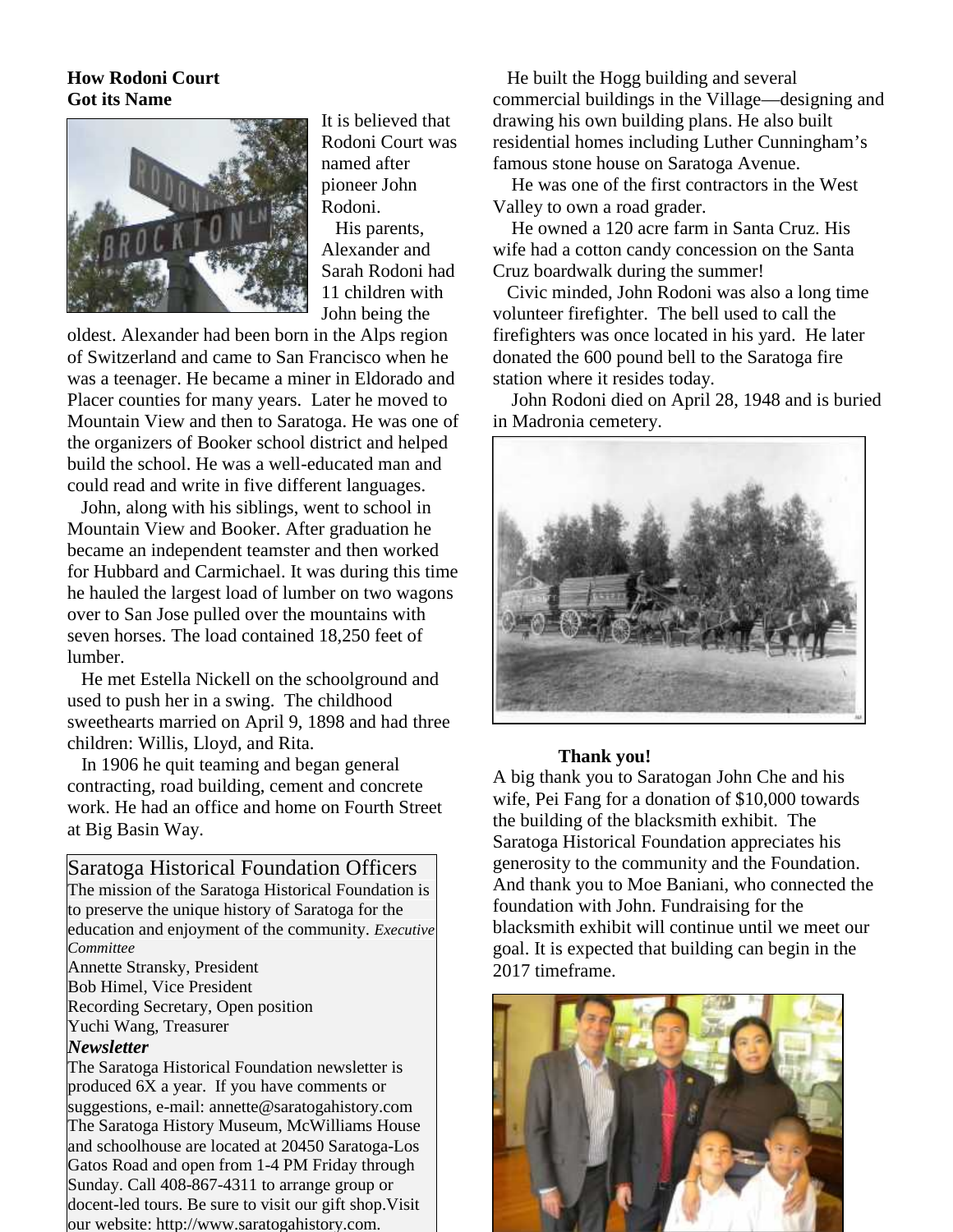# **Calendar at a Glance**

| Feb. 12                            | Exhibit covers                  |
|------------------------------------|---------------------------------|
| - June 26                          | Sanborn Park and its Pioneers   |
| <b>March 19</b>                    | <b>Blossom FestivalMarch 23</b> |
| <b>Membership Program: Pacific</b> |                                 |
|                                    | Congress Springs by Ian         |
|                                    | Sanders and Michael             |
|                                    | Brookman. Author Tobin          |
|                                    | Gilman will bring, In a Bottle  |
|                                    | books for purchase and          |
|                                    | Congress Springs bottles to see |
| April 10                           | Reception                       |
| May 22                             | <b>Honoring Saratogans-Save</b> |
|                                    | the date!                       |
| <b>May 25</b>                      | Membership program: Flash-      |
|                                    | How Silicon Valley Provided     |
|                                    | the Foundation for Mobile       |
|                                    | Computing                       |
| August 13                          | Fund raiser: estate sale at the |
|                                    | Museum—donate your stuff!       |
|                                    |                                 |



Three poet laureates and one poet will be giving a poetry reading as part of the Blossom Festival, March 19. The poetry reading will begin at 11 AM in the Warner Hutton House (13777 Fruitvale Avenue). Saratogan Mary Lou Taylor, long time resident, poet and published author has written this special poem just for the event:

# **The Valley of Heart's Delight**

*"From the vantage of lush hills Santa Clara Valley unveils fields of yellow mustard in wild disarray between row upon row of pale pink cherry blossoms. Plum trees offer the first whisper of spring, the valley bursting with delicate, fruity scents.*

*A drought ended, brought on the first celebration, the first Blossom Festival, invitations to view the blossoming. Hundreds responded. Invitations are out again forty years later for this true celebration—music, vintage cars, food, arts and crafts, poetry—and memories of a peach, pink, and white world."*

## **Photo shown taken from Bohlman Road in Saratoga.**



**See article on the cover of this newsletter. Hope to see you at the meeting!**

## **Reception on April 10**

Join us on April 10 at 1 PM for light refreshments and to see the exhibit, Pioneers of the Santa Cruz Mountains and Sanborn Park at 1:00 PM. The museum is located at 20450 Saratoga-Los Gatos Road in Saratoga.



## **Foundation for Mobile Computing on May 25**

Two Saratogans will share their views on the mobile computing revolution. Join us on May 25 when Brian Berg will describe Silicon Valley history that led to flash memory's enabling the mobile computing revolution. He will also interview SanDisk founder Dr. Eli Harari. The presentation will begin at 7:30—potluck at 6:30 PM at the Foothill Club at 20399 Park Place in Saratoga, CA.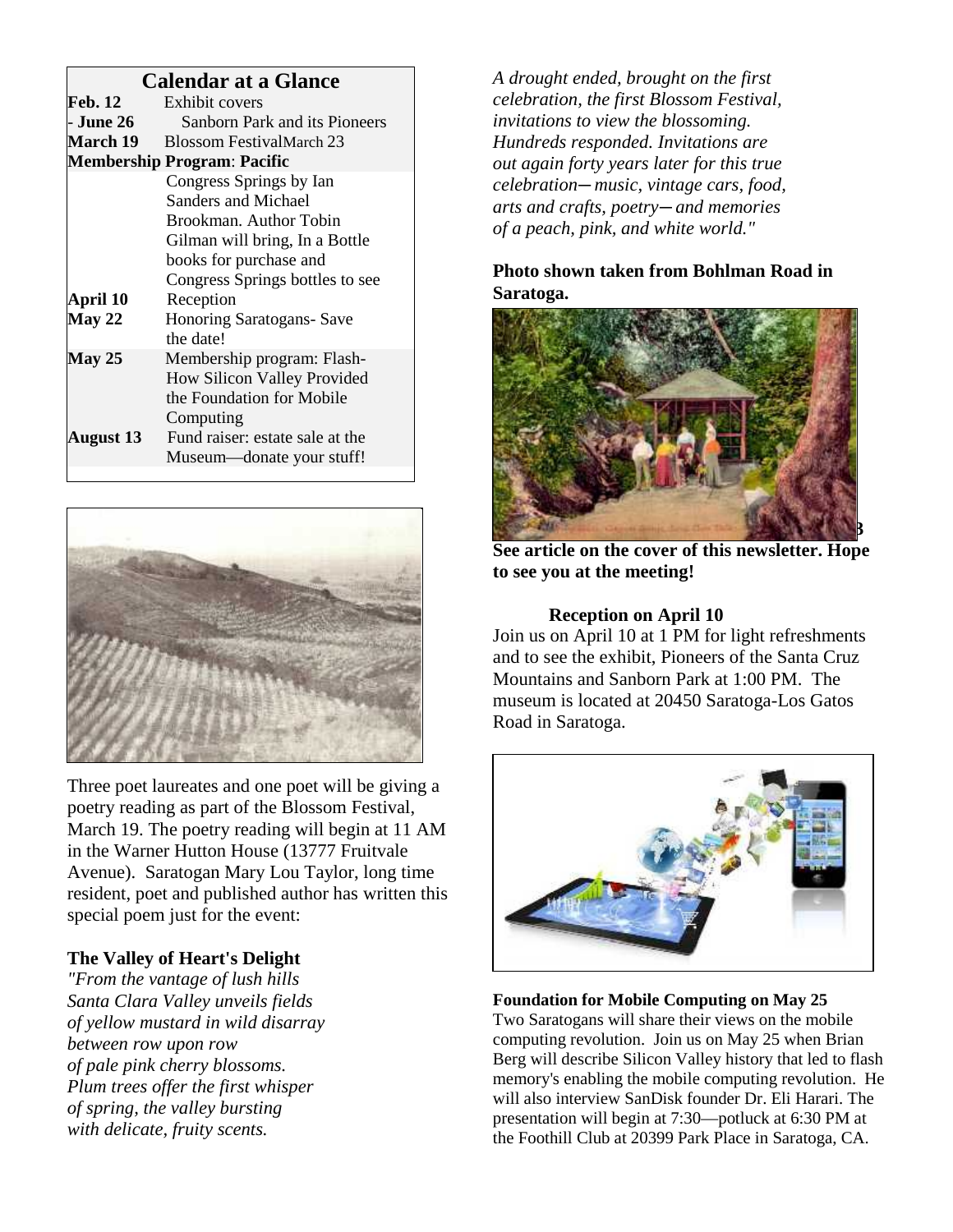#### **Florence Cunningham-- Historian**

"Much of the graceful and pleasant atmosphere of the



city (Saratoga) is due to its lovely trees and picturesque roadways," said Florence Cunningham. Cunningham, unofficial historian, had a life-long passion for Saratoga and California history. She is responsible for writing and documenting the first hundred years of Saratoga in a book; for Saratoga becoming California

Landmark #435—the only city in California to become a landmark; for being one of the founders of the Saratoga Historical Foundation and for providing the seed money for the Saratoga museum.

Cunningham was born in Suisin Valley, California on December 31, 1880 to Amanda and Ebenezer (EM) Cunningham. The family moved to Saratoga in 1881 where they lived on Saratoga Avenue on a fruit ranch. Cunningham could trace four great grandparents who crossed the plains starting in 1848 to come to California. Her father also crossed the plains to get to California.

Cunningham's brother, Charles was born in 1885 in Saratoga in the family home on Saratoga Avenue. He is noted for writing an unpublished history of the Madronia cemetery.

She was educated at Saratoga School on Oak Street and at San Jose Normal College where she graduated in 1901. Today women have many opportunities for employment. In the 1900s women were teachers,



dressmakers, nurses or went into domestic service. Cunningham taught school for many years—including a one-room schoolhouse near Castlerock where she taught all grades to a class of 35. She also taught at Saratoga School on

Oak Street and school in the gold country in Jacksonville.

In 1915 she took a correspondence course from the American School of Home Economics in Chicago, IL. The class was advertised for homemakers, professional courses for teachers, dietitians, institution managers,

nurses, and caterers. The course covered food, health, housekeeping, clothing and childcare.

Cunningham kept notebooks documenting the wildlife and plants while covering her travels to the Sierras, Yellowstone and the western United States from 1920- 1924. She saved Saratoga memorabilia with the dream of opening a history museum.

*History and Landmark Committee-the Beginning*

Cunningham was an early member of the Saratoga Foothill Club and started the History and Landmark Committee in 1938. She served on the committee for almost thirty years and is credited with preserving many of the records of the Foothill Club's history.

Cunningham gained knowledge of Saratoga's history by studying the Frank Farwell diaries, deeds, newspaper files, and other records.

"It's as exciting as a whodunit," she was quoted in an interview. "You get a little clue and work on it. You may come up against a blank wall on that, but get some information that starts you off on a new trail."

She wrote a series of articles for the local newspaper in 1948 called, Our First Hundred Years that became the basis of a book by the same title. Her health was poor and Frances Fox was asked to edit the book which was published after her death. She also wrote a book about Abolitionist John Brown called After Harper's Ferry. She began to research and write extensively about local history—responding to queries in the public regarding local history. She was a popular speaker about local history at PTA meetings and in schools.



Cunningham, along with 15-year old Saratogan William Abeloe, was instrumental in getting the town of Saratoga declared California landmark #435 (the area believed to be Oak Street and Big Basin Way). The plaque

was placed on the Memorial Arch on March 25, 1950 to commemorate when Juan Bautista de Anza came through in 1776. Abeloe would also go on to write many books and articles about local history and become a leading local historian.

The 1960's appeared to be a time when many local history organizations were founded including Mountain View, Cupertino, Campbell and others. She started a history club that met at her house for a few years until the Saratoga Historical Foundation was formed in 1960—one of the first local history organizations in the area.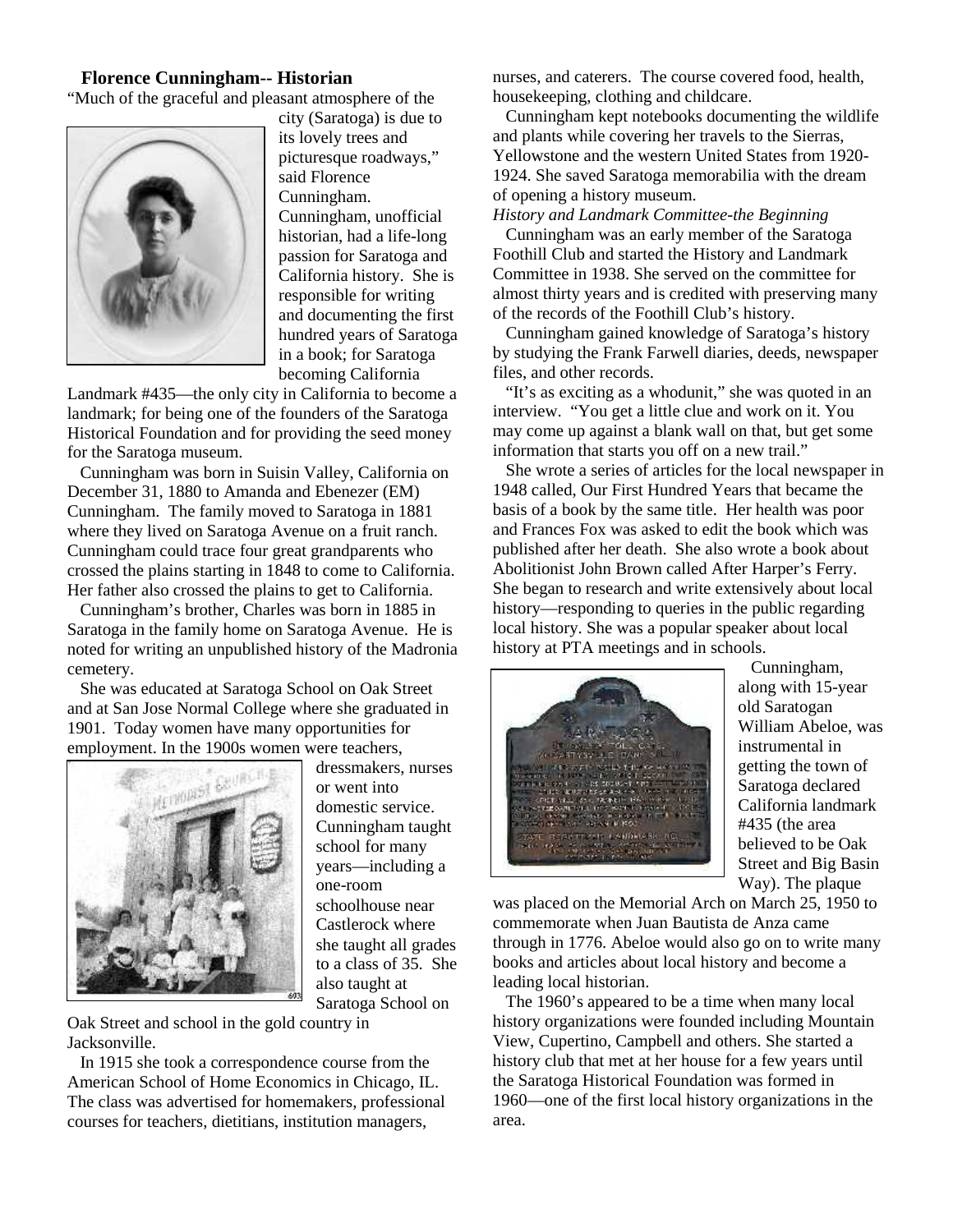#### **Continued from page 4**

She was a founding member of the organization. Although her passion sparked interest in history in both the Foothill Club and the Saratoga Historical Foundation, she was a modest woman and preferred to stay with researching and writing rather than pursue a leading role in either organization.

Cunningham was an active member of the Pioneer Society of California as well as enjoyed historical tours produced by the San Jose Adult Center.

She died on May 31, 1960 after a short illness at the age of 84. She remained single all her life and left money in her estate towards the founding of a museum as well as donated items to be put in the museum. Many of the books on history that she had collected during her lifetime were given to the Saratoga library.

## **Reverend William Abeloe— Saving Souls and History**

William Nicholas Abeloe was able to combine his love of California history with his faith in his short lifetime.

He was born in Oakland, California on May 24, 1933 and grew up in Saratoga. He attended Bellarmine and at the age of 15 began petitioning the State Department of Natural Resources for official recognition of such sites as the town of Saratoga, El Pueblo de San Jose de Guadalupe and Louis Pellier's City Gardens Nursery.

He graduated from the University of Santa Clara and



St. Patrick's Seminary in Menlo Park where he obtained his AB in philosophy. He was ordained to the priesthood in 1959 and served as

pastor in several churches.

He is known best, however, for his interest in historical landmarks of California which first began as a hobby and later blossomed into a professional avocation. Considered an authority on the subject, he wrote four books and was a popular speaker on many topics.

He authored *To the Top of the Mountain, St. Anthony's Church Yesterday and Today*, *St. Leander's from 1864- 1964, Historic Spots in California* (with Hoover, Rensch and Rensch) and *St. John's Golden Jubilee Album*.

Historic Spots is the bible for California history buffs as it takes California county by county and provides complete history based on existent historic sites. His brother helped photograph many of those sites.

During his lifetime he was a regional vice-president of the California Heritage Council; a recipient of the Exalted Order of the Grizzly; a member of the Board of Directors of the Contra Costa County Historical Society; an active member of the National Trust for Historic Preservation; and was listed in Who's Who in Religion.

He passed away on October 9, 1982 at the age of 49. Prior to his death, he was supervising the \$1.5 million restoration of Mission San Jose, the oldest building in Alameda County.

#### **New SHF Correspondence Secretary**



Lynette Breed is the new correspondence secretary for the Saratoga Historical Foundation board of directors. A native of San Francisco, Lynette has history in her blood with her mother's side of California pioneer families and father's traveling and Missouri and Kansas settler families. She married into the Allen Breed family of Breed's Hill, Boston and Saratoga fame. Her late mother-

in-law, Becky, re-sparked Lynette's interest in history. Lynette has been working on tracing the family's tree.

#### **Congratulations Saratoga Historical Foundation!** The Saratoga Historical Foundation was awarded a



certificate of appreciation by Mayor Manny Cappello along with several other organizations during the "state of the city" address on February 27. The foundation was recognized for dedicated service to the city of Saratoga.

Also recognized was Annette Stransky, president

of the Saratoga Historical Foundation, as Citizen of the Year. Mayor Cappello presented her with a commendation for outstanding service to Saratoga, commitment to volunteerism, and extensive involvement in community activities. Congresswoman Anna Eschoo also awarded a certificate of special recognition for outstanding and invaluable service to the community. Stransky has been active as a volunteer in the Saratoga Historical Foundation, Blossom Festival Coordinator, BookGoRound, 4th of July Committee as well as in other organizations. She also serves on the Heritage Preservation Commission.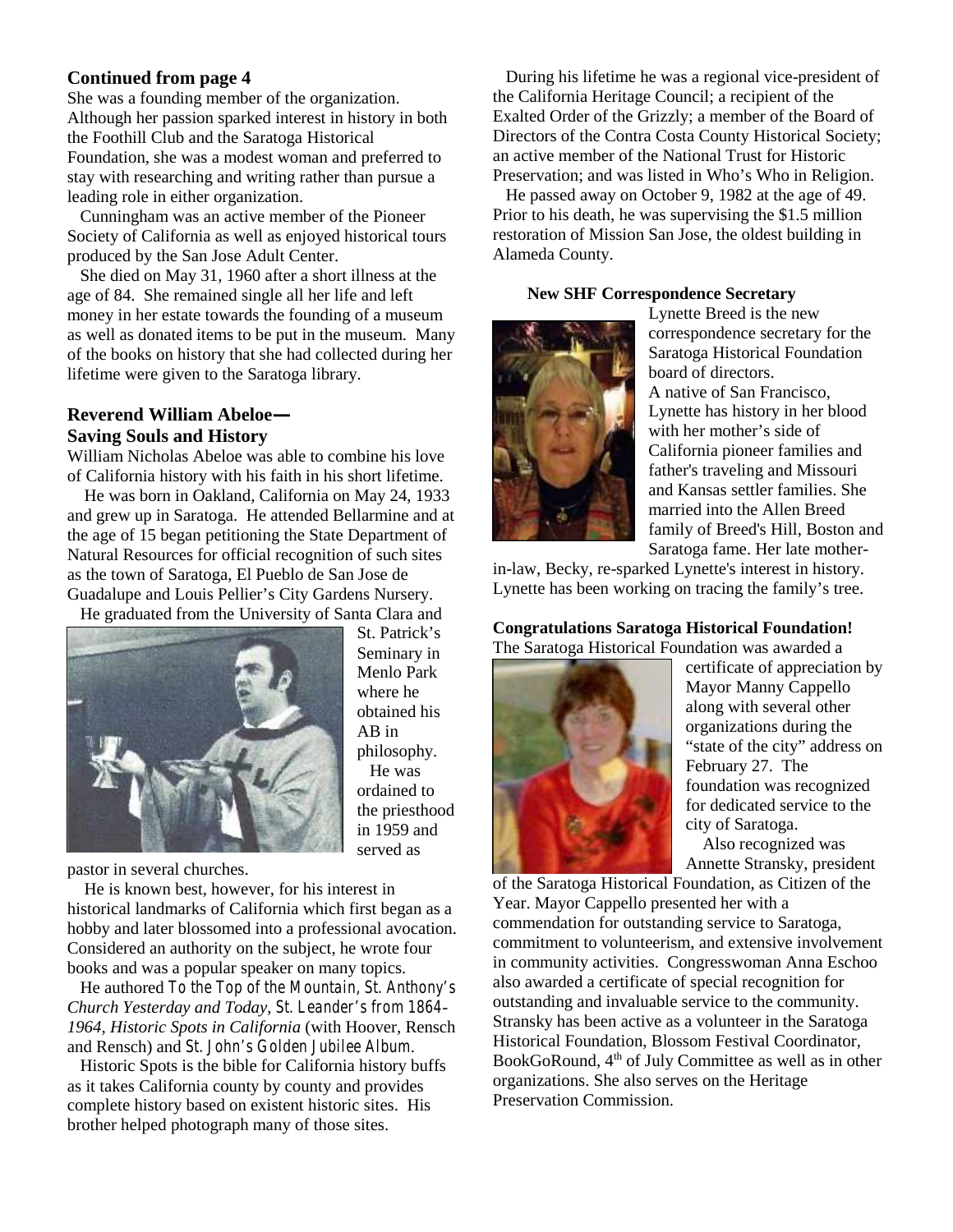## **2016 Blossom Festival for March 19— Free Fun for the Family**

The Blossom Festival opens March 19 from 10-4 PM and is held in the blossoming Saratoga Heritage Orchard and Civic Center. Produced by the Saratoga Historical Foundation, the event is free and includes live music, vintage cars, crafts, art, history, poetry and more*.*

## *Live Music all Day*

Mayor Manny Cappello will emcee the entertainment. Led by Aki Okuno, the Saratoga Taiko Drum group will open the festival with several drum and dance numbers. Dolce Musica provides a mix of Motown, pop;Toot Sweet, a Dixieland jazz band, evokes the sounds of New Orleans and Cayuga Station will provide toe tapping blue grass music. A variety of bands including the Celtic Harmony Band, LeeAnn Welch Fiddlers, and more will be on hand to provide ambiance.

### *Interesting Presentations in the Warner Hutton House*

Historian Darlene Thorne will give a presentation on the Valley of Heart's Delight at 12; the Fruit Cocktail Club will show old time films of Santa Clara Valley including some of the Saratoga Blossom Festival at 1:30 and Historian Jean Libby will talk about Mary Brown, wife of Abolitionist John Brown at 3:00 PM. Mary Brown lived in Saratoga and is buried in Madronia cemetery.



*Antique Cars and More* Greater South Bay Chapter; the Santa Clara Valley Model A Ford Club and the Santa Clara Valley Model T Ford Club and independent antique car owners will showcase their cars. The early Day Gas Engine and Tractor Association will also provide an assortment of old time engines and farm equipment.

# *Learn About Local History*

Take a docent-led history walk through the Heritage Orchard; buy a local history book; look at aerial photos of Saratoga yesteryear and see the old time Blossom Festival photo display. A special display on the history of Saratoga incorporation and celebrating the  $60<sup>th</sup>$ birthday will also be on display. San Lorenzo Museum, California Pioneers of Santa Clara Valley and Cupertino History Museum will have displays. Authors Tim Stanley, Last of the Prunepickers; Jean Libby, author of John Brown; Krista Van Laan, author of Frank Delos Wolfe California Prairie Architecture; and Janet Schwind, author of South Skyline Story will be on hand to autograph and sell books.



### *Crafts and More Crafts*

Local artisans will be selling lavender sachet, hand crafted pillows and straw art items, pottery, bags, silk scarves, jewelry, vintage button

jewelry, aprons and hand crafted olive oil and Balsamic vinegar.

#### *Children's Activities!*

Children and adults can choose to enjoy a wide range of activities including gardening, straw art, face painting, origami, straw figure making, bee hive creating and flower plate making. The Saratoga Library has a special story hour each hour in the Warner Hutton House. And the petting zoo will have a wide variety of baby animals. The Cub Scouts and Girls Scouts will have several activities for children to enjoy.



#### *Local Art on Display*

Artists from local art organizations will display and sell favorite paintings, cards and other items. Organizations participating include Saratoga Community of Painters, Saratoga Contemporary Artists and Los Gatos Art Association En Plein Air, and Santa Clara Valley Water Color Art Association.

#### *Poets*

Former Poet Laureates Parthenia Hicks, Dave Denny, Nils Peterson, and Saratoga poet Mary Lou Taylor will hold original poetry readings and will be selling some of their books from 11-12 PM in the Warner Hutton House.

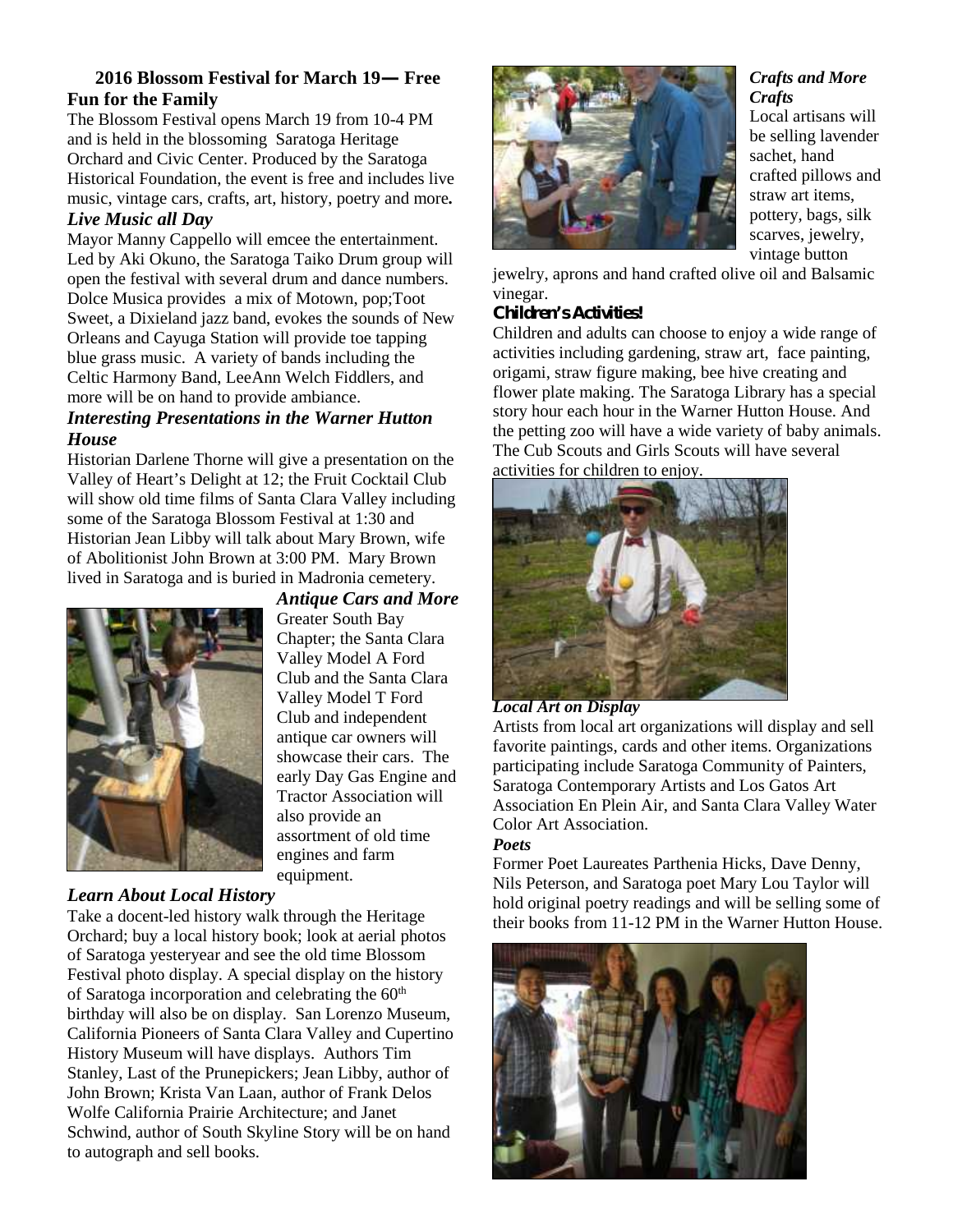# *Many Organizations Participating in the Blossom Festival*

Many organizations will have informative displays



including the Santa Clara Valley Beekeeper Guild, Master Gardeners, Midpeninsula Regional Open Space, Japanese American Museum, Hakone Gardens, Science and Nature, West Valley Clean Water, CERT, BookGoRound and Youth Science Institute. Local organizations such as the Saratoga Rotary, American Association of University Women, West Valley Kiwanis, Saratoga Lions, Silicon Valley Shakespeare, Sister City, Boys Charity Team, Peninsula Youth Theatre, Parks and Recreation Commission, Girl Scout troops, America in Bloom, Saratoga Amateur Radio Association and the City of Saratoga.

#### *Gourmet Food Trucks*

A wide selection of gourmet food trucks will be on hand near the music. Tables and chairs are also available for enjoying a meal and enjoying the day.

# *Saratoga Historical Figures*

Saratoga has always been a city with talented artists, writers, community leaders, and more. Over



20 costumed historical characters representing those areas will be on hand to tell you their story. Got a

question for Charles Blaney (hint he was responsible for our roads as the first highway commissioner) or Bella Blaney, a suffragette. Or maybe Sarah Brown, daughter of abolitionist John Brown. Or how about Sunshine Williams who originated the idea for the Blossom Festival? Bring a camera and have your picture taken or come with a question or two and test their mettle!

#### *More Information*

For specific times for events, please go up to www.saratogahistory.com or call 408-867-4311.

## *Thank you!*

A special thank you to the many participants who have helped make this day extraordinary. Thank you Chuck Schoppe for rallying the antique cars; Jane Asher, organizing the food trucks; Laurel Perusa, the Saratoga historical figures; Cathie Thermond, the Rotary volunteers; Kathy Pulley and Ray Froess, volunteers of the Church of Jesus Christ and LDS; Shinku Sharma, Interact Club volunteers; Boys Charity Team; and National Charity League; Saratoga Historical Foundation volunteers; and Annette Stransky, Blossom Festival Coordinator.

#### **Let's Walk and Learn About History!**

Helen Connolly has joined the Walking Tour team and recently took a troop of Cub Scouts around the Village



on a walking tour--- of course they brought their siblings, and a few adults. Connolly tailors the tour to the age of the group. Helen said "I gave each Scout a map to see

where the Spanish explorers and Irish settlers came from, and then to find out where their ancestors came from to get to Saratoga - that made a big impression!" Only \$3.00 per person and a great way to burn off calories. Call 408-867-4311 to reserve a walking tour on the day of your choice!

#### **AmazonSmile Makes the Saratoga Historical Foundation Smile**

The Saratoga Historical Foundation is now on the AmazonSmile list. Visit smile.amazon.com when you want to purchase an item from Amazon.com. Select the Saratoga Historical Foundation as a charity you would like to support and by doing so, .5% of your purchase will be donated to the Saratoga Historical Foundation.